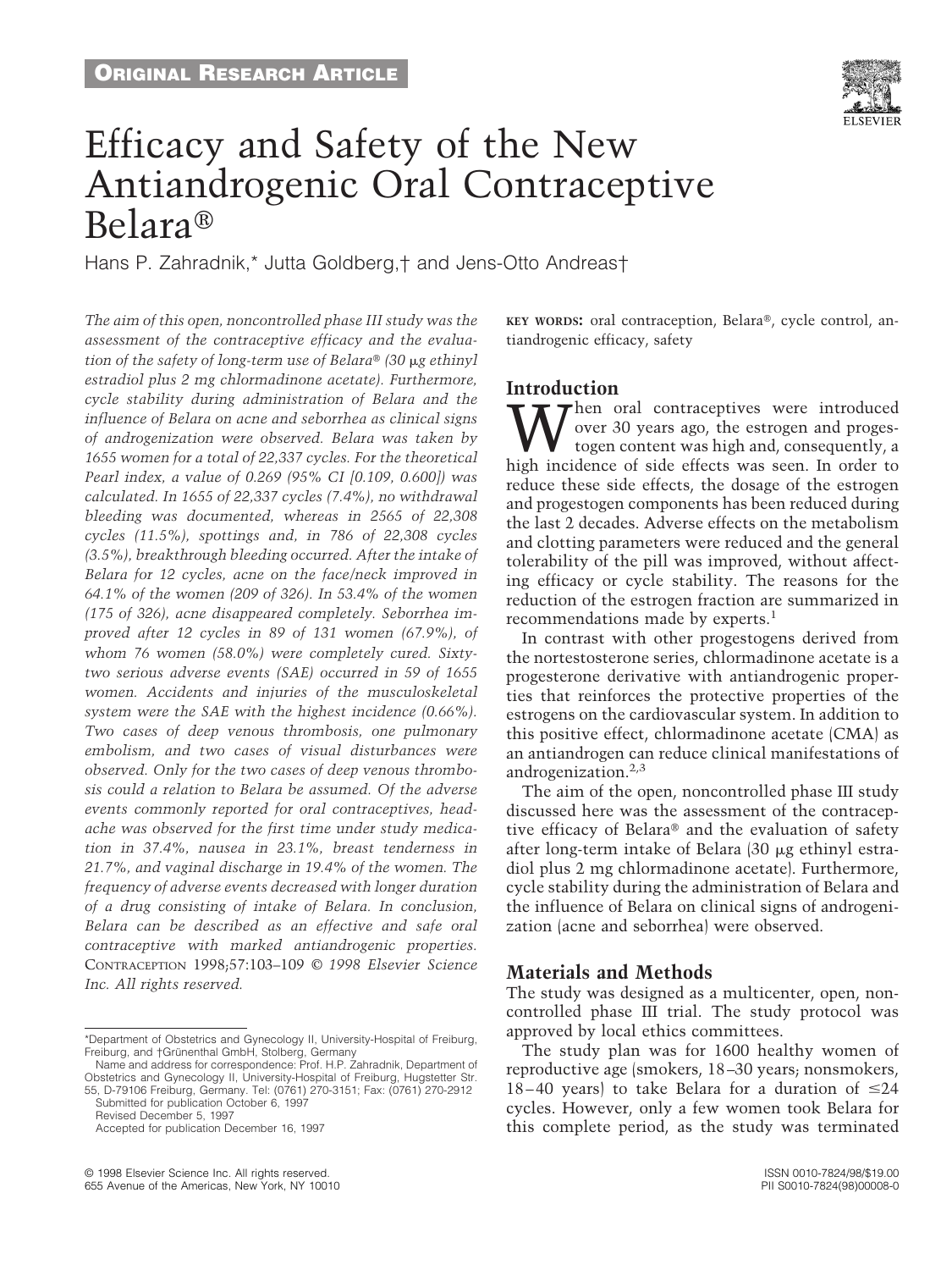when a total of 20,000 cycles under medication were collected. After explanation of the study and written informed consent, a detailed medical history, including previous and concomitant diseases and medication, were documented. A general medical examination, a gynecologic examination including a Papanicolaou smear and a pregnancy test, and a dermatologic examination were carried out. At the dermatologic examinations for acne, the stage terms comedonica, papulo-pustulosa, and conglobata were used to reflect the increasingly inflammatory character of the lesions; the intensity of each stage could be further detailed as mild, moderate, or severe. The same intensities were to be used for the description of seborrhea. In addition, blood and urine for laboratory screening were sampled and analyzed by one central laboratory.

After the inclusion and exclusion criteria had been checked, women received one package of study medication containing 3 blisters with 21 film-coated tablets of Belara  $(30 \mu g$  ethinyl estradiol (EE), 2 mg CMA). The first tablet of Belara was to be taken on the first day of withdrawal bleeding. After 21 days of intake, a 7-day pill-free interval followed, after which the intake of Belara was continued. On a cycle calendar, each participant had to document all adverse events as well as missed pills and bleeding events with duration and intensity, and concomitant medication, if taken. Control examinations were planned for cycles 2, 4, 7, 10, 13, 16, 19, 22, and 24; further study medication was then provided. At each examination, a general medical examination was carried out and the volunteer was asked to report on adverse events and bleeding patterns. In cycles 7, 13, 19, and 24, the gynecologic, dermatologic, and laboratory examinations were repeated. In case of premature termination, the same examinations were performed.

For assessment of contraceptive efficacy, the Pearl index  $[PI]^4$  was calculated, and a life table analysis (cumulative rates of pregnancies per number of volunteers) according to Potter<sup>5</sup> was performed.

# **Results**

A total of 1655 women who were patients of 75 office-based gynecologists in Germany participated in the study and were treated with Belara for  $\leq$ 24 cycles, thus making up a total of 22,337 cycles. A total of 448 of 1655 women (27.1%) were smokers; 1,207 of 1,655 women (72.9%) were non- or ex-smokers. Of all women in the study, 66.9% changed from another oral contraceptive to Belara with a break of  $\leq$ 3 cycles (ie, pill switchers), 33.1% took an oral contraceptive for the first time or had a break of  $>3$  cycles between the previous oral contraceptive and Belara (ie, pill



**Figure 1.** Cumulative rates of pregnancies per number of volunteers during intake of Belara (adjusted for termination process).

starters). Of 1655 women, 972 (58.7%) were analyzable regarding long-term effects of Belara, as these women took the study medication for  $\geq$ 13 months.

The women had a mean age of 25.9 years, a mean height of 168.0 cm, a mean weight of 62.4 kg, and a mean body mass index (BMI) of  $22.1 \text{ kg/m}^2$ .

Of the 1655 women who participated in the study, 703 terminated the study prematurely. The most common reasons for premature termination were protocol violations, adverse events, bleeding disorders, and the wish to become pregnant.

### *Efficacy*

A total of 12 pregnancies occurred during 22,337 cycles in 1655 women on study medication. The practical Pearl index was 0.645 (95% CI [0.359, 1.092]). For the theoretical Pearl index in this study, a value of 0.269 (95% CI [0.109, 0.600]) was calculated. The cumulative 12-cycle pregnancy rate was 0.00232 (95% CI [0.0, 0.0049]) considering only the pregnancies contributing to the theoretical Pearl index and 0.00525 (95% CI [0.00135, 0.00914]) considering all pregnancies. After 24 cycles, the cumulative pregnancy rate was 0.0046 (95% CI [0.00047, 0.00873]) and 0.01385 (95% CI [0.0038, 0.0239]), respectively (Figure 1).

For the assessment of cycle control, 1655 women were evaluated. In 92.0% of the cycles (20,543 of 22,337 cycles), regular withdrawal bleeding was observed. Only in 1655 of 22,337 cycles (7.4%; 0.6% missing values) was no withdrawal bleeding documented. The highest frequency of absence of withdrawal bleeding was observed in the first cycle (216 of 1628 women/13.3%), with a higher frequency in the subgroup of pill starters (86 of 535 women/16.1%) than in the group of pill switchers (130 of 1093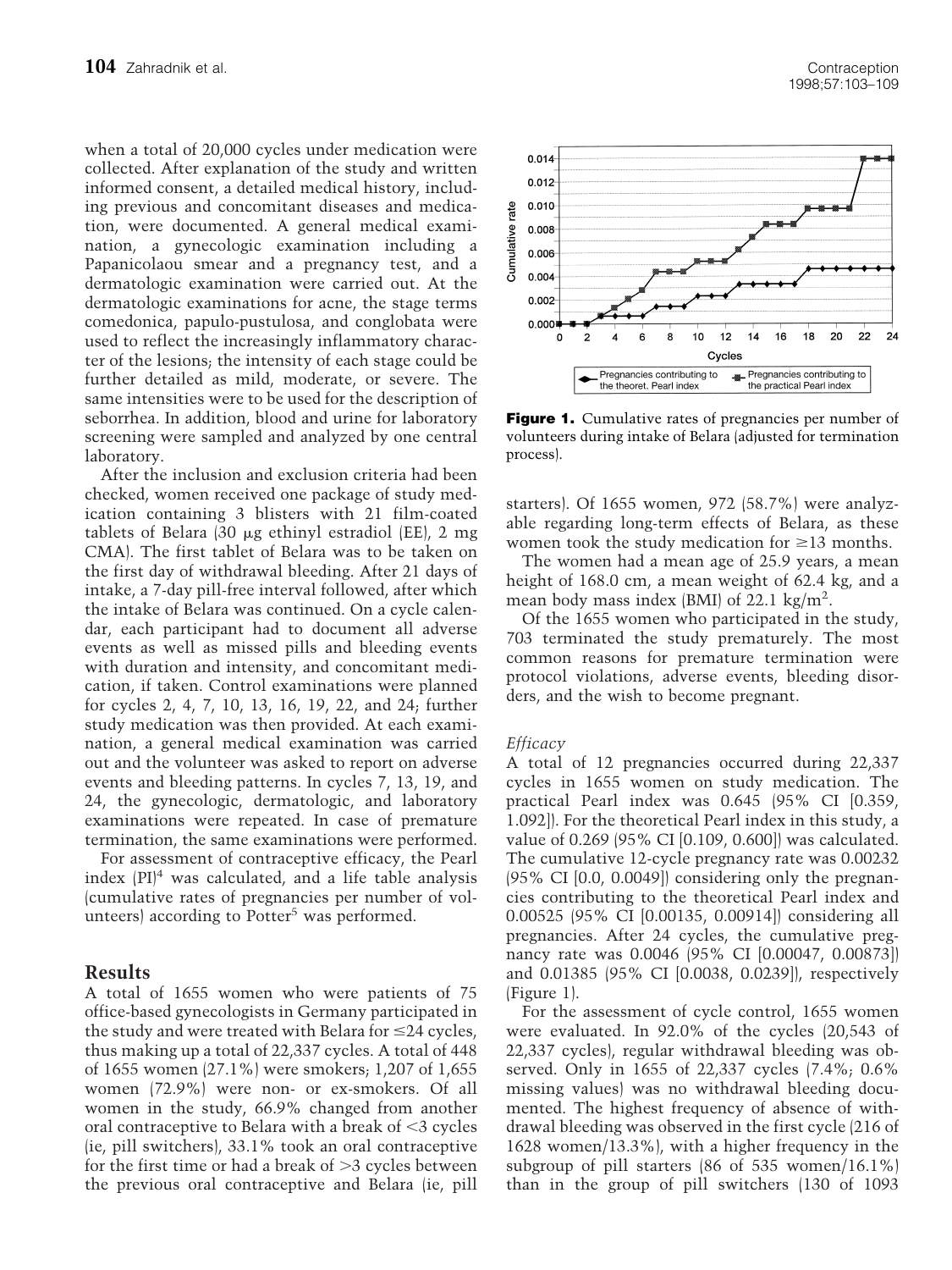

**Figure 2.** Percentage of women with spotting and breakthrough bleeding during intake of Belara.

women/11.9%). The proportion of women without withdrawal bleeding decreased with duration of intake of Belara, and the early difference in absence of withdrawal bleeding between pill starters and pill switchers tended to disappear with duration of intake.

In 2565 of 22,308 cycles (11.5%) spotting and in 786 of 22,308 cycles (3.5%) breakthrough bleeding were documented. The frequency of spotting and breakthrough bleeding decreased with longer duration of intake of study medication. In the third medication cycle, 215 of 1492 women (14.4%) reported spottings, 144 of 1311 (11.0%) in cycle 6, 104 of 1169 (8.9%) in cycle 9, 90 of 1025 (8.8%) in cycle 12, 53 of 896 (5.9%) in cycle 15, and 40 of 745 women (5.4%) in cycle 18. The frequency of breakthrough bleeding dropped comparably (Figure 2).

A total of 439 of 999 women (43.0%) who were analyzable regarding dermatologic findings had acne at the beginning of the study. Acne was found both on the face/neck and the trunk, but the face was by far the most frequently affected area. A total of 326 of the women with acne on the face at the beginning of the study took Belara for  $\geq$ 13 cycles and were, therefore, analyzable in terms of long-term intake of study medication. All types of acne (comedonica, papulopustulosa, and conglobata) were seen at baseline. Sixty-seven of 326 women (20.6%) suffered from the more severe types of acne on the face that may lead to scarring (moderate or severe acne papulo-pustulosa and all intensities of acne conglobata). After 12 cycles of Belara, all types of acne on the face/neck improved in 64.1% of the women (209 of 326 women with an intake of  $\geq$ 13 cycles); improvement defined as either a decrease in intensity of the type of acne, or a change to the less severe type (acne comedonica the least



**Figure 3.** Percentage of women with changes in **A**) acne findings and **B**) seborrhea findings (women with intake of Belara for  $\geq$  13 cycles and with acne or seborrhea on admission). Only women with an examination at the appropriate time are shown. *m.v.:* missing value.

severe and acne conglobata the most severe type) or the disappearance of symptoms. For acne on the trunk, an improvement was seen in 77 of 110 women (70.0%). About 3% of the women with acne at baseline experienced a deterioration of acne. Of the women without acne at baseline,  $\langle 4\% \rangle$  developed acne during the use of Belara. A disappearance of symptoms on the face after 12 cycles was observed in 175 of 326 women (53.7%) who were taking Belara for  $\geq$ 13 cycles (Figure 3A).

Seborrhea was found in 167 of 999 women (16.7%). Assessing the effect of the long-term intake of Belara for 12 cycles, 89 of 131 women with seborrhea at baseline (67.9%) experienced an improvement of seborrhea. Seventy-six of these women (58.0%) were completely cured of seborrhea. Comparable effects were already seen after seven cycles of Belara (Figure 3B).

#### *Safety*

For the safety analysis, data for 1631 women were evaluated. Twenty-four women who received study medication on admission did not return for any examination; therefore, no further information on use of Belara or on adverse events was available.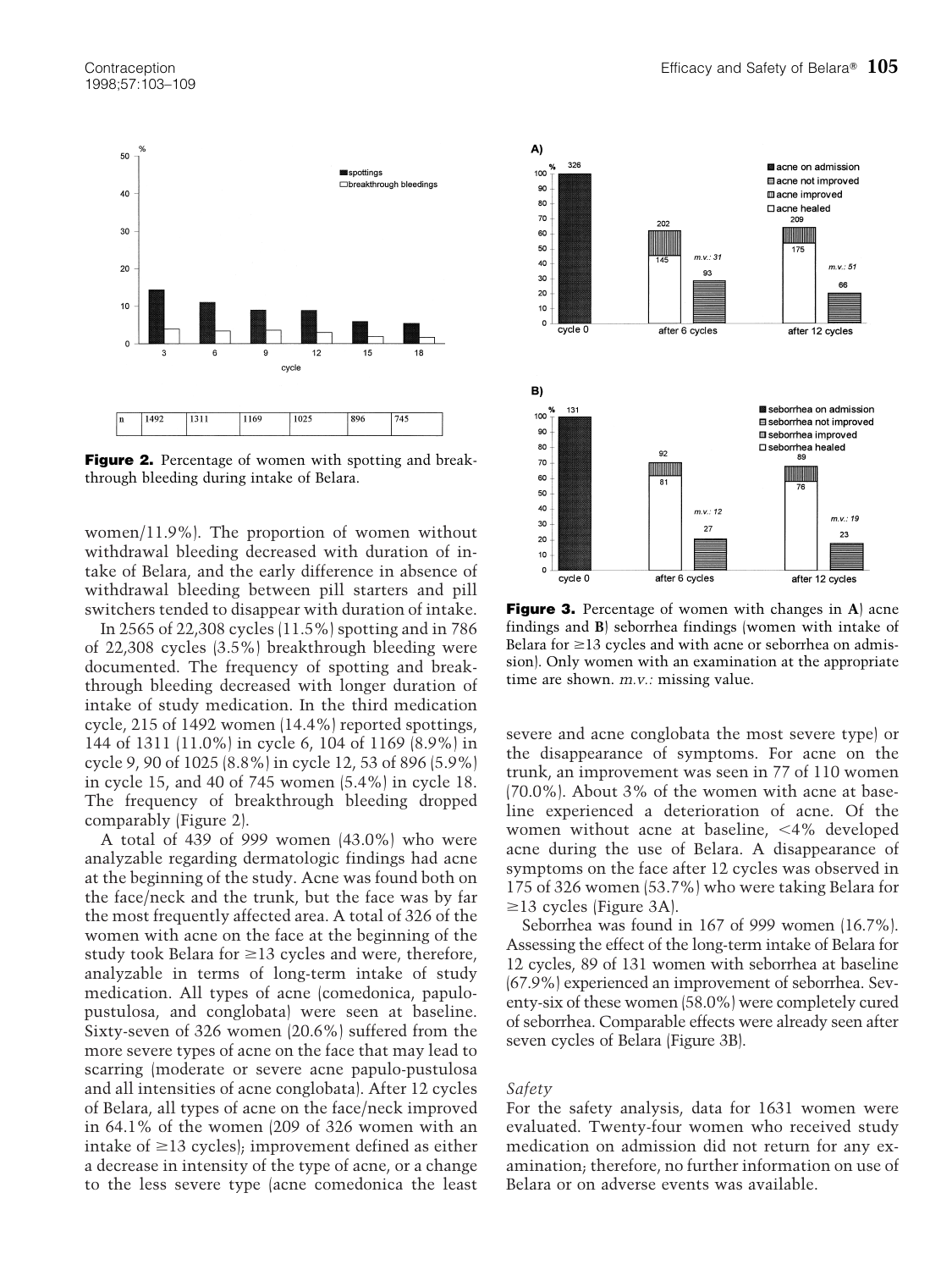| <b>Symptoms</b>          | Cycle 3      |      | Cycle 9      |          | Cycle 15     |      |
|--------------------------|--------------|------|--------------|----------|--------------|------|
|                          | $n$ /total n | $\%$ | $n$ /total n | $\%$     | $n$ /total n | $\%$ |
| Headache                 | 156/1257     | 12.4 | 97/987       | 9.8      | 51/754       | 6.8  |
| Breast tenderness        | 67/1263      | 5.3  | 31/1006      | 3.1      | 13/771       | 1.7  |
| Vaginal discharge        | 66/1294      | 5.1  | 29/1013      | 2.9      | 14/769       | 1.8  |
| Nausea                   | 65/1440      | 4.5  | 25/1128      | 2.2      | 13/869       | 1.5  |
| Tiredness                | 54/1324      | 4.1  | 25/1040      | 2.4      | 9/793        | 1.1  |
| Excitability             | 45/1270      | 3.5  | 15/1017      | 1.5      | 4/770        | 0.5  |
| Depressed state          | 39/1380      | 2.8  | 16/1095      | 1.5      | 6/840        | 0.7  |
| Dysmenorrhea             | 29/1300      | 2.2  | 16/1034      | 1.5      | 8/799        | 1.0  |
| <b>Dizziness</b>         | 30/1432      | 2.1  | 11/1129      | 1.0      | 4/871        | 0.5  |
| <b>Nervousness</b>       | 24/1359      | 1.8  | 6/1081       | 0.6      | 5/822        | 0.6  |
| Vomiting                 | 25/1476      | 1.7  | 8/1155       | 0.7      | 3/888        | 0.3  |
| Heaviness in limbs       | 23/1427      | 1.6  | 6/1116       | 0.5      | 4/857        | 0.5  |
| Edema, legs              | 9/1445       | 0.6  | 9/1135       | 0.2      | 1/873        | 0.1  |
| Visual disturbance       | 5/1470       | 0.3  | 3/1151       | 0.3      | 2/885        | 0.2  |
| Pigmentation abnormality | 4/1469       | 0.3  | 0/1154       | $\Omega$ | 2/885        | 0.2  |
| Other                    | 126/1469     | 8.6  | 87/1153      | 7.5      | 50/885       | 5.6  |

**Table 1.** Absolute and relative frequencies of women with symptoms in selected cycles (first occurrence during intake of study medication)

In general, the reported adverse events reflect the spectrum of complaints usually observed during use of oral contraceptives. The most frequently reported adverse events, observed for the first time with study medication were headache in 37.4% of the women, nausea in 23.1%, breast tenderness in 21.7%, and vaginal discharge in 19.4%.

The description of symptoms showed maximum occurrence at the beginning of the study, with a decrease in all symptoms in the following cycles (Table 1).

No adverse event was judged by the investigators to be definitely caused by the study medication. No uniform trend toward an increase in the observed adverse events within the categories ''probable'' and ''possible'' were observed in smokers or nonsmokers.

In total, 62 serious adverse events (SAE) occurred in 59 of 1655 women. In most cases, the SAE were not related to the intake of Belara. Accidents and injuries of the musculoskeletal system were the SAE with the highest incidence  $(n = 11; 0.66\%)$ , followed by surgery due to ovarian cysts  $(n = 7, 0.42\%)$ , hearing impairments  $(n = 3; 0.18\%)$  and goiter  $(n = 3; 0.18\%).$ The other SAE were single events. No indications of a remarkable frequency of any given event were found.

Two diagnostically proved cases of deep venous thrombosis (DVT) and one case of pulmonary embolism occurred during the study. Furthermore, two cases of visual disturbances in combination with headache were observed that might be suspected of being thromboembolic in origin, but that were not classified as serious adverse events.

No clinically relevant influences of Belara on labo-

ratory parameters such as coagulation, liver and renal function, carbohydrate metabolism, electrolyte balance, thyroid function, or hematological parameters were found. The median total cholesterol values were at the upper limit of the reference range (200 mg/dL) on admission and during the entire study period. Total triglycerides and VLDL values increased during the study. On the other hand, an increase in median HDL cholesterol and a corresponding marked decrease in median LDL values led to a decreased LDL/HDL ratio. Thus, a beneficial effect of Belara on the risk of developing atherogenic diseases can be assumed.

The systolic and diastolic blood pressure remained unchanged in all cycles during the course of the entire study. No relevant changes were observed either in heart rate or in body weight during Belara use. The mean change in weight was 0.8% in cycle 2, 0.7% in cycle 4, 1.0% in cycle 10, and 0.6% in cycle 22. The majority of the women had a body mass index of 22  $\text{kg/m}^2$  and did not experience major weight changes. From the data collected, no negative influence of long-term administration of Belara on libido, mood, or appetite could be assumed.

# **Discussion**

# *Efficacy*

A total of 12 pregnancies occurred during intake of Belara. The practical Pearl index was 0.642 (95% CI  $[0.359, 1.092]$ . In 7 of these 12 pregnancies, conception occurred because of intake errors, concomitant administration of antibiotics, diarrhea, or vomiting. Thus, the theoretical Pearl index was 0.269 (95% CI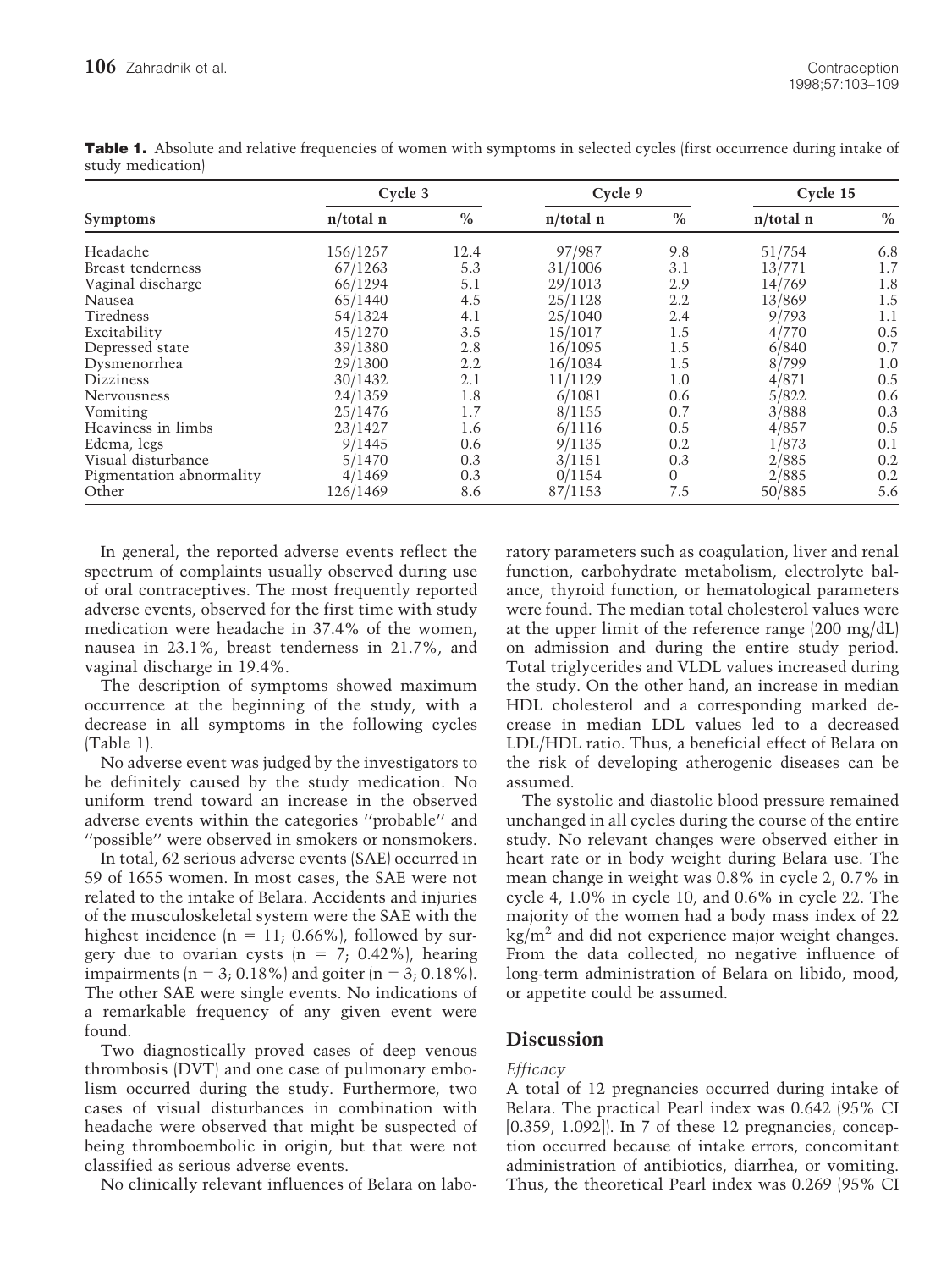[0.109, 0.600]). These results are in accordance with Runnebaum and Rabe, who published a range of 0.1–0.9 for the Pearl index of combination oral contraceptives.<sup>6</sup>

Missed withdrawal bleeding is a sign of poor cycle control that may cause discomfort in women. The relative frequency of cycles without withdrawal bleeding was low and decreased with prolonged intake of Belara. In cycle 1, 13.3% of all women did not show a withdrawal bleeding; this rate was 8.1% in cycle 3 and 5.8% in cycle 13. The relative frequencies of cycles without withdrawal bleeding during treatment with desogestrel 150  $\mu$ g plus 30  $\mu$ g EE were 12.1% in cycle 1, 7.9% in cycle 3, and 6.4% in cycle 12.<sup>7</sup> The results of the current study are in accordance with these data.

Although bleeding disturbances are not major side effects of oral contraceptives, they are a major concern for oral contraceptive users.<sup>8</sup> In a study of an oral contraceptive containing 30  $\mu$ g EE and 150  $\mu$ g desogestrel, breakthrough bleeding was found in 2.5% of the cycles and intermenstrual bleeding and spotting were found in  $5.6\%$  of the cycles.<sup>9</sup> These results are comparable with the effects seen in women using Belara. The relative frequencies of spottings and breakthrough bleedings in the previously mentioned study with 30  $\mu$ g EE and 150  $\mu$ g desogestrel decreased from 10% and 3.5% in cycle 3 to 8% and 2% in cycle 12, respectively, which is in accordance with the data observed during Belara use. In summary, the current study demonstrated that during Belara use, good cycle control was achieved, which compares well with the cycle control during intake of other combined, lowdose oral contraceptives.

Chlormadinone acetate as an antiandrogen reduces dermal manifestations of androgenization.<sup>10</sup> Antiandrogenic substances compete with androgens at the receptor of the target cell, thus improving seborrhea, acne, alopecia and hirsutism. $2,3$  Furthermore, the estrogen component (ethinylestradiol) of combination oral contraceptives induces increased sex hormone binding globulin (SHBG) plasma levels due to increased hepatic synthesis. These increased SHBG plasma levels reduce the free testosterone plasma levels through an increased binding rate of plasma testosterone. By suppression of the production of androgens in the ovaries and the adrenal cortex, an additional antiandrogenic effect has to be assumed. $11$ 

As expected, the results of the current study showed that Belara had a positive effect on clinical signs of androgenization. Regarding the women with acne at baseline who took Belara for  $\geq 13$  cycles, an improvement of acne on the face/neck was found in 62.0% and in 64.1% of the women after cycles 6 and 12, whereas 18.4% showed unchanged acne and, in

1.8% of the women, the acne on the face/neck deteriorated after 12 cycles of Belara. Complete healing of the acne was observed in 45.4% and 53.4% of the women with  $\geq$ 13 cycles on Belara after 6 and 12 cycles, respectively. Kaiser investigated the effect of a two-phase oral contraceptive containing 1 or 2 mg of chlormadinone acetate and 50  $\mu$ g of EE on signs of androgenization and compared it with an oral contraceptive (OC) containing norethisterone and 50 mg EE.10 Improvement rates after 12 months of use of the CMA-containing OC resulted in 61.5%, whereas improvement rates of about 20% were achieved with the norethisterone combinations. Although (due to the higher EE content of these preparations) a more pronounced effect on clinical signs of androgenization could be expected, the improvement rate during intake of the CMA-containing OC is comparable with that achieved with Belara. Furthermore, the results indicate a more marked effect of OC containing CMA than that of OC containing norethisterone.

The effect of Belara on seborrhea was pronounced and could be observed earlier than the effect on acne. Comparable results were obtained during intake of the CMA-containing OC in the previously mentioned study of Kaiser, irrespective of a higher EE content.<sup>10</sup>

#### *Safety*

Two thromboembolic events related to the study medication were observed. In both cases, no activated protein C resistance was found. Nevertheless, in one case a positive family case history with varicosis and, in the other case, a protein C deficiency and a predominantly sedentary lifestyle are to be regarded as predisposing factors. Pabinger et al showed that the incidence of deep vein thrombosis/volunteer year in protein C-deficient women on OC was doubled in comparison with that of control women.12 The pulmonary embolism occurred after surgery for a broken lower leg, 18 days after stopping the intake of Belara. It is well known that the combination of surgery and immobilization is a high risk factor for developing a thromboembolic event.13 So, although the event was chronologically connected to the study, in agreement with the physician concerned, it was considered as being not related to use of Belara. Furthermore, two cases of visual disturbances that were not regarded as SAE were observed during the study. For both events, no evidence of a thromboembolic process could be found. In one case, the volunteer had suffered from hyperthyroidism since age 15. Hyperthyroidism at this age is accompanied in 40% of cases by ocular disorders. The other volunteer already suffered from visual disturbances before admission. Therefore, a relation to Belara is improbable.

Although this study was performed according to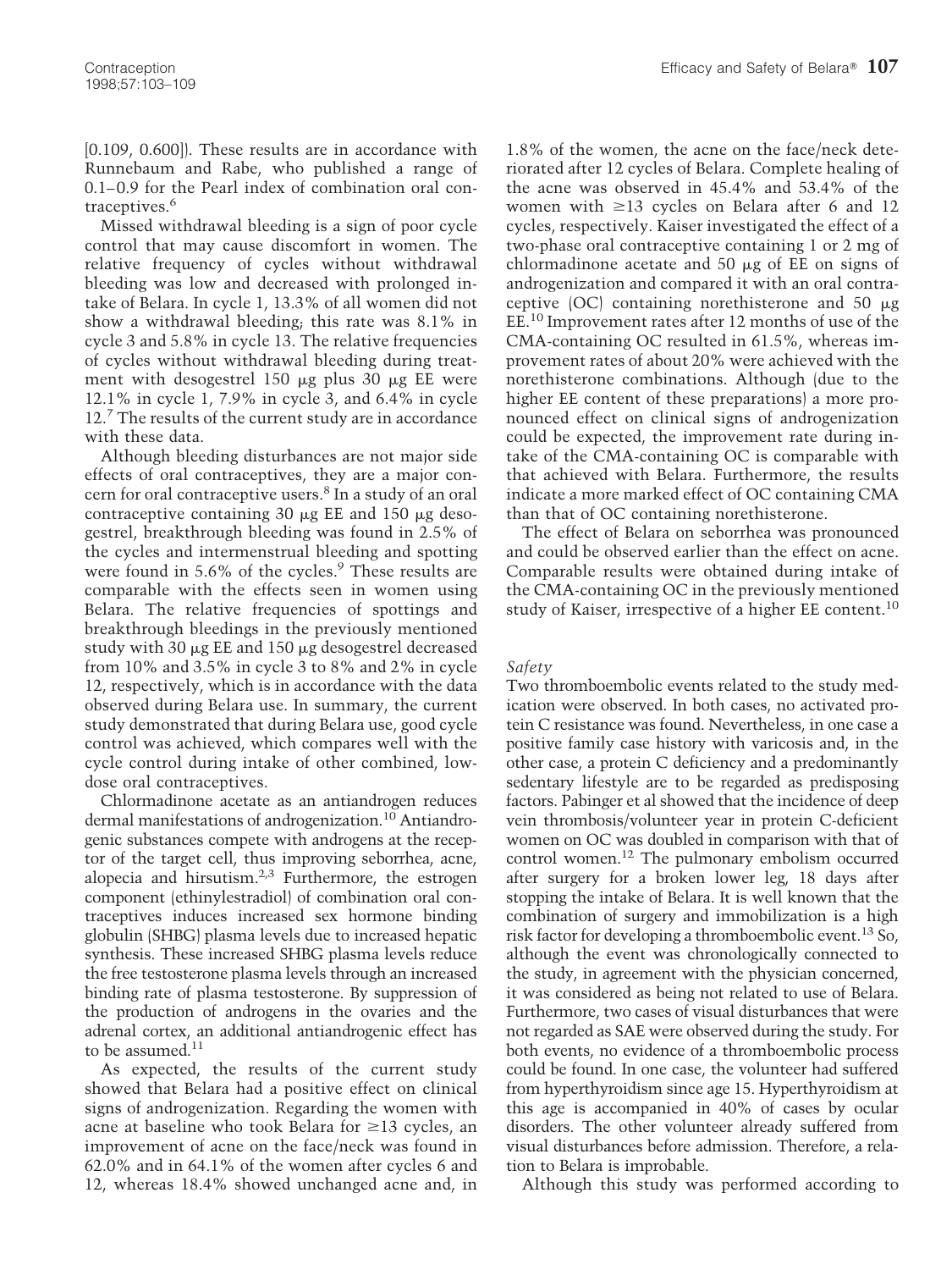the current guidelines, thromboembolic events are so rare that, from these cases, no calculation of epidemiologic risk is possible. Nevertheless, combining the results of the epidemiologic studies of Poulter et al.14 and Farley et al.,<sup>15</sup> no higher frequency of thromboembolic events for OC containing CPA or CMA can be assumed in comparison with those containing progestogens of the first and second generation, whereas for the progestogens of the third generation, a twofold elevation of risk was found.

The most frequently documented adverse events were found in the predefined list of complaints that are known to be most common during use of OC. Adverse events were documented on the volunteer's cycle calendar and the investigator made inquiries at each control visit. The fact that the volunteer's attention was especially directed towards these adverse events could have increased the proportion of reports regarding these adverse events in comparison with those not mentioned on the cycle calendar. The incidences of the most frequent adverse events decreased with the duration of Belara use.

Goldzieher et al. investigated the side effects attributed to OC in a double-blind, placebo-controlled, cross-over study.16 These results demonstrated that, during intake of placebo, the incidence of the most frequent complaints correlated with the incidence during intake of OC. The authors found that, during intake of placebo, headache in 14.5% of the women in cycle 1, 12.7% in cycle 2, 7.3% in cycle 3, and 9.8% in cycle 4; breast tenderness in 6.6% of the women in cycle 1, 11.1% of the women in cycle 2, and 1.8% and 2.4% of the women in cycles 3 and 4, respectively; nausea in 9.2% of the women in cycle 1, 4.8% in cycle 2, 9.1% in cycle 3, and 2.4% in cycle 4.

Dunson et al. compared the efficacy and safety of a triphasic and a monophasic oral contraceptive.17 The triphasic OC contained 0.05 mg levonorgestrel and 30  $\mu$ g EE, 0.075 mg levonorgestrel and 40  $\mu$ g EE, and 0.125 mg levonorgestrel and 30  $\mu$ g EE (Triquilar<sup>®</sup>); the monophasic OC contained 0.15 mg levonorgestrel and 30  $\mu$ g EE (Lo-Femenal®). During the Dunson study, 40.4% of women experienced headache on Triquilar<sup>®</sup> and 36.3% of women on Lo-Femenal<sup>®</sup>. These incidences are comparable with those reported in the current study. Furthermore, Dunson et al. found incidences of nausea in 19.8% of women in both medication groups and of breast discomfort in 14.3% of women on Triquilar<sup>®</sup> and 12.8% of women on Lo-Femenal<sup>®.17</sup> However, the women investigated by Dunson et al. took the study medication for only 12 months.

In conclusion, Belara can be described as a welltolerated, low-dose oral contraceptive with minor

# **Acknowledgments**

Participating centers and investigators: *Aachen*: Bärtling/Theres, Gerick A, Jankovic E, Kehren S, Molitor D, Neumann J, Seibel H; *Aschaffenburg*: Hild A, Keller K; *Berlin*: Berger H-D, Eisinger A, Heinemann R, Heinze S, Kabisch-Jüpner S, Kaufmann H, Klebe U, Lampe G, Lorbach H, Müller B, Mund-Hoym A, Shönegg W, Steinert W, Ufer S, Vogel H; *Bonn*: Brökelmann K, Paus P, Stathakis K; *Düsseldorf*: Vrinssen D; *Hamburg*: Albrecht M, Brandes/Sprotte, Kimmich-Laux/Ehni, Koos L, Korthals D, Kuhl/Bonk, Nachtigäller/Firnrohr, Schreiber R, Zsuffa M, Züllich/Schulz-Züllich; *Kiel*: Arp W-D, Fischer W, Habura-Flüh O, Herbold H, Schilling R; *Köln*: Berendes R, Blatzheim K, Horbach G, Horstmann W, Merzenich M, Meyer, Freund, Orth, Michel R, Nasse-Neuhaus S, Palkovich/Winnen, Speeter D; *Krefeld*: Flohr A, Meinhold H; *Mönchengladbach*: Büren K, Hack-Werdier/Bäumer, Wysocki S; München: Hartmann D, Herrmann H, Horváth P, Ihm K, Koch S, Krause H, Krings U, Kruesmann/Friedrich, Prinz W, Rebhan K, Rothhaas W, Sasse H, Schuster W, Wolf V; *Saarbru¨ cken*: Emmrich J; *Speyer*: Arbogast R, Laubscher M.

### **References**

- 1. Bettendorf G, Breckwoldt M, Keller PJ, Kuhl H, Runnebaum B, Braendle W. Recommendations on oral contraception. 18th Meeting of the "Zürcher Gesprächskreis" April 1997. Der Frauenarzt 1997;38:1058–62.
- 2. Breckwoldtt M, Wieacker P. Hirsutismus. In: Bettendorf G, Breckwoldtt M, eds. Reproduktionsmedizin. Stuttgart: Fischer, 1989:483–7.
- 3. Breckwoldtt M, Zahradnik HP, Wieacker P. Hirsutism. In: Orfanos CE, Happle R, eds. Hair and Hair Diseases. Berlin: Springer-Verlag, 1990:777–89.
- 4. Pearl R. Contraception and fertility in 2000 women. Human Biol 1932;4:263–407.
- 5. Potter RG. Application of life table techniques to measurement of contraceptive effectiveness. Demography 1966;3:297–304.
- 6. Runnebaum B, Rabe Th. Gynäkologische Endokrinologie. Berlin: Springer-Verlag, 1994:413.
- 7. Mall-Haefeli M, Werner-Zodrow I, Huber R. Klinische Erfahrungen mit Mercilon und Marvelon unter besonderer Berücksichtigung der Ovar-Funktion. Geburtsh u Frauenheilk 1991;51:34–8.
- 8. Speroff L, De Cherney A. Review—evaluation of a new generation of oral contraceptives. Obstet Gynecol 1993; 81:1034–47.
- 9. Stone S. Clinical review of a monophasic oral contraceptive containing desogestrel and ethinylestradiol. Int J Fertil 1993;38:117–21.
- 10. Kaiser E. Wirkung eines neuen hormonalen Kontrazeptivums (Neo-Eunomin) bei Frauen mit Androgeni-